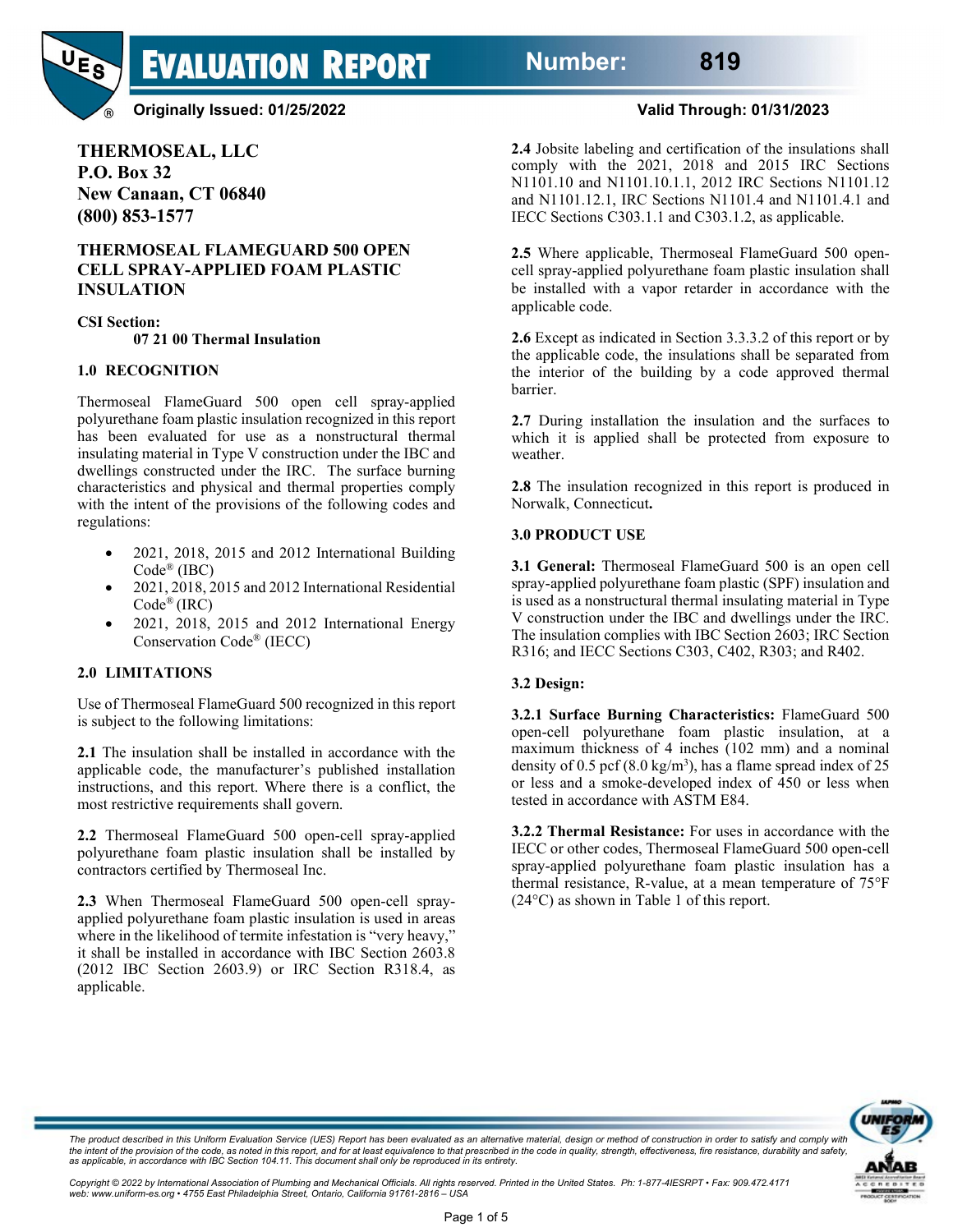**EVALUATION REPORT** 

#### **Originally Issued: 01/25/2022 Valid Through: 01/31/2023**

**Table 1—FlameGuard 500 Thermal Resistance (R-**

| Values) <sup>1</sup> |                                      |
|----------------------|--------------------------------------|
| <b>Thickness</b>     | R-Value (°F.ft <sup>2</sup> ·hr/Btu) |
| (inch)               |                                      |
| $1.0\,$              | 3.9                                  |
| 2                    | 7.6                                  |
| 3.0                  | 11                                   |
| 3.5                  | 13                                   |
| 4.0                  | 15                                   |
| 5                    | 19                                   |
| 5.5                  | 20                                   |
| 6                    | 22                                   |
| 7                    | 26                                   |
| 7.25                 | 27                                   |
| 8                    | 30                                   |
| 9                    | 33                                   |
| 9.25                 | 34                                   |
| 10                   | 37                                   |
| 11                   | 41                                   |
| 11.25                | 42                                   |
| 12                   | 44                                   |
| 13                   | 48                                   |
| 14                   | 51                                   |

SI: 1 inch = 25.4 mm; 1  $\degree$ F•ft<sup>2</sup>•hr/Btu = 0.176  $\degree$ K•m<sup>2</sup>•hr/W

1 R-values are calculated based on tested k-factors at 1- and 3.5-inch thicknesses.

**3.2.3 Air Permeability:** Thermoseal FlameGuard 500 opencell spray-applied polyurethane foam plastic insulation is classified as air-impermeable based on testing in accordance with ASTM E283 at a minimum thickness of 5 inches (127) mm) in accordance with the 2021 and 2018 IBC Section 1202.3; 2015 IBC Section 1203.3, and IRC Section 806.5.

#### **3.3 Installation:**

**3.3.1 Installation General:** Thermoseal FlameGuard 500 open-cell spray-applied polyurethane foam plastic insulation shall be installed in accordance with the manufacturer's published installation instructions and this report. A copy of these instructions and this evaluation report shall be available on the jobsite at all times during installation.

**3.3.2 Application:** Thermoseal FlameGuard 500 open-cell spray-applied polyurethane foam plastic insulation shall be applied using spray equipment specified by Thermoseal Inc.

### **3.3.3 Thermal Barrier:**

**3.3.3.1 Application with a Prescriptive Thermal Barrier:** Thermoseal FlameGuard 500 open-cell spray-applied polyurethane foam plastic insulations shall be separated from the interior of the building by an approved thermal barrier of  $1/2$ -inch-thick (12.7 mm) gypsum wallboard or an equivalent 15-minute thermal barrier complying with and installed in accordance with the applicable code.

**3.3.3.2 Application with an Alternative Thermal Barrier Assembly:** Thermoseal FlameGuard 500 open-cell sprayapplied polyurethane foam plastic insulation and coating may be spray-applied to the interior facing of walls and ceilings and may be left exposed as an interior finish without a

prescribed 15-minute thermal barrier. The thickness of Thermoseal FlameGuard 500 open-cell spray-applied polyurethane foam plastic insulation applied to the ceiling or other horizontal assembly shall not exceed 14 inches (356 mm). The thickness of the foam plastic applied to vertical wall surfaces shall not exceed  $8^{1/2}$  inches (216 mm). The foam plastic shall be covered on all surfaces with DC315 intumescent coating at a minimum wet film thickness of 18 (12 mils dry film thickness), at a rate of 1.1 gallons (4.2 L) per 100 square feet  $(9.2 \text{ m}^2)$ . The coating shall be applied over the Thermoseal FlameGuard 500 open-cell sprayapplied polyurethane foam plastic insulation in accordance with the coating manufacturer's instructions and this report. Surfaces to be coated shall be dry, clean and free of dirt, loose debris, and other substances that could interfere with adhesion of the coating.

### **3.3.4 Attics and Crawl Spaces:**

### **3.3.4.1 Application with a Prescriptive Ignition Barrier:**

When Thermoseal FlameGuard 500 open-cell spray-applied polyurethane foam plastic insulations are installed within attics or crawl spaces where entry is made only for service of utilities, an ignition barrier shall be installed in accordance with IBC Section 2603.4.1.6 and IRC Sections R316.5.3 and R316.5.4, as applicable. The ignition barrier shall be consistent with the requirements for the type of construction required by the applicable code and shall be installed in a manner so that the foam plastic insulation is not exposed. Thermoseal FlameGuard 500 open-cell spray-applied polyurethane foam plastic insulation, as described in this section, may be installed in unvented attics in accordance with IRC Section R806.4. The attic or crawl space area shall be separated from the interior of the building by an approved 15-minute thermal barrier or alternative thermal barrier assembly as described in Section 3.3.3 of this report.

**3.3.4.2 Application with an Alternative Ignition Barrier Assembly:** Where the spray-applied insulation is installed in accordance with the following conditions apply, the prescriptive ignition barrier as required in Section 3.3.4.1 is not required:

- a) Entry to the attic or crawl space is to service utilities, and no storage is permitted.
- b) There are no interconnected attic or crawl space areas.
- c) Air in the attic or crawl space is not circulated to other parts of the building.
- d) Attic ventilation is provided when required by 2021 and 2018 IBC Section 1202.2, 2015 and 2012 IBC Section 1203.2 or IRC Section R806, except when air impermeable insulation is permitted in unvented attics in accordance with IRC Section R806.5. Underfloor (crawl space) ventilation is provided when required by 2021 and 2018 IBC Section 1202.4; 2015